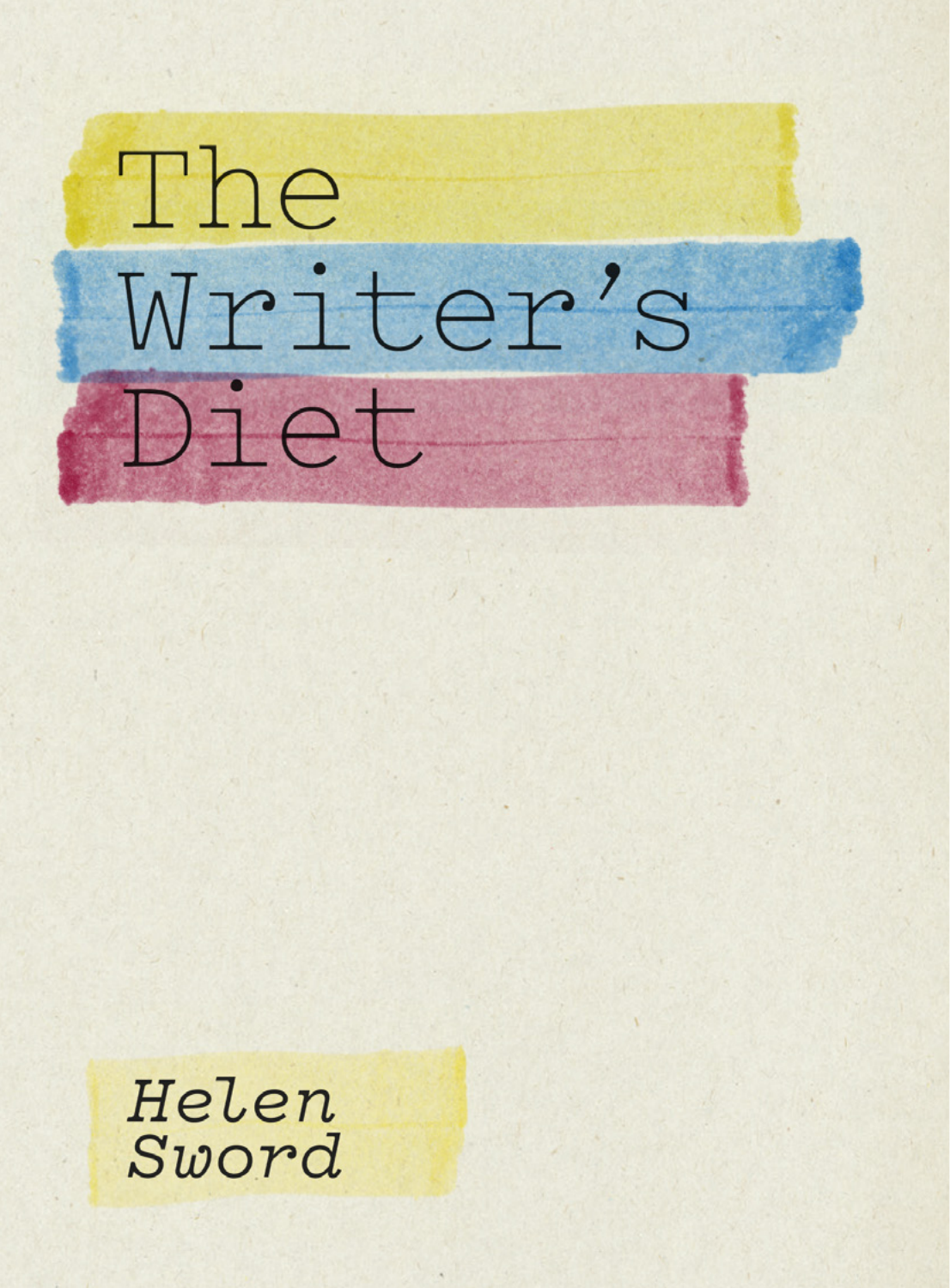Who says nutritious material must be bland? This short book is packed with excellent advice on writing, offered with charm and good cheer. **– Steven Pinker,** Johnstone Professor of Psychology, Harvard University, and author of *The Sense of Style: The Thinking Person's Guide to Writing in the 21st Century*.

Is your writing flabby or fit? If your sentences are weighed down with passives and prepositions, be-verbs and waste words, *The Writer's Diet* is for you. This book will help you energise your writing and strip unnecessary padding from your prose.

*The Writer's Diet* offers a short, sharp introduction to great writing. Through the online test at www.writersdiet.com and the analysis and examples in this book, Helen Sword teaches writers of all kinds – students to teachers, lawyers to librarians – how to transform flabby sentences into active, energetic prose.

First published in 2007, *The Writer's Diet* became a bestselling handbook and now returns refreshed alongside a new version of www.writersdiet.com. The book will highlight your bad habits and sharpen your style – for clearer, crisper sentences filled with words that count.

**Professor Helen Sword** is a literary scholar and Director of the Centre for Learning and Research in Higher Education at the University of Auckland. She is the author most recently of *Stylish Academic Writing*  (Harvard University Press, 2012).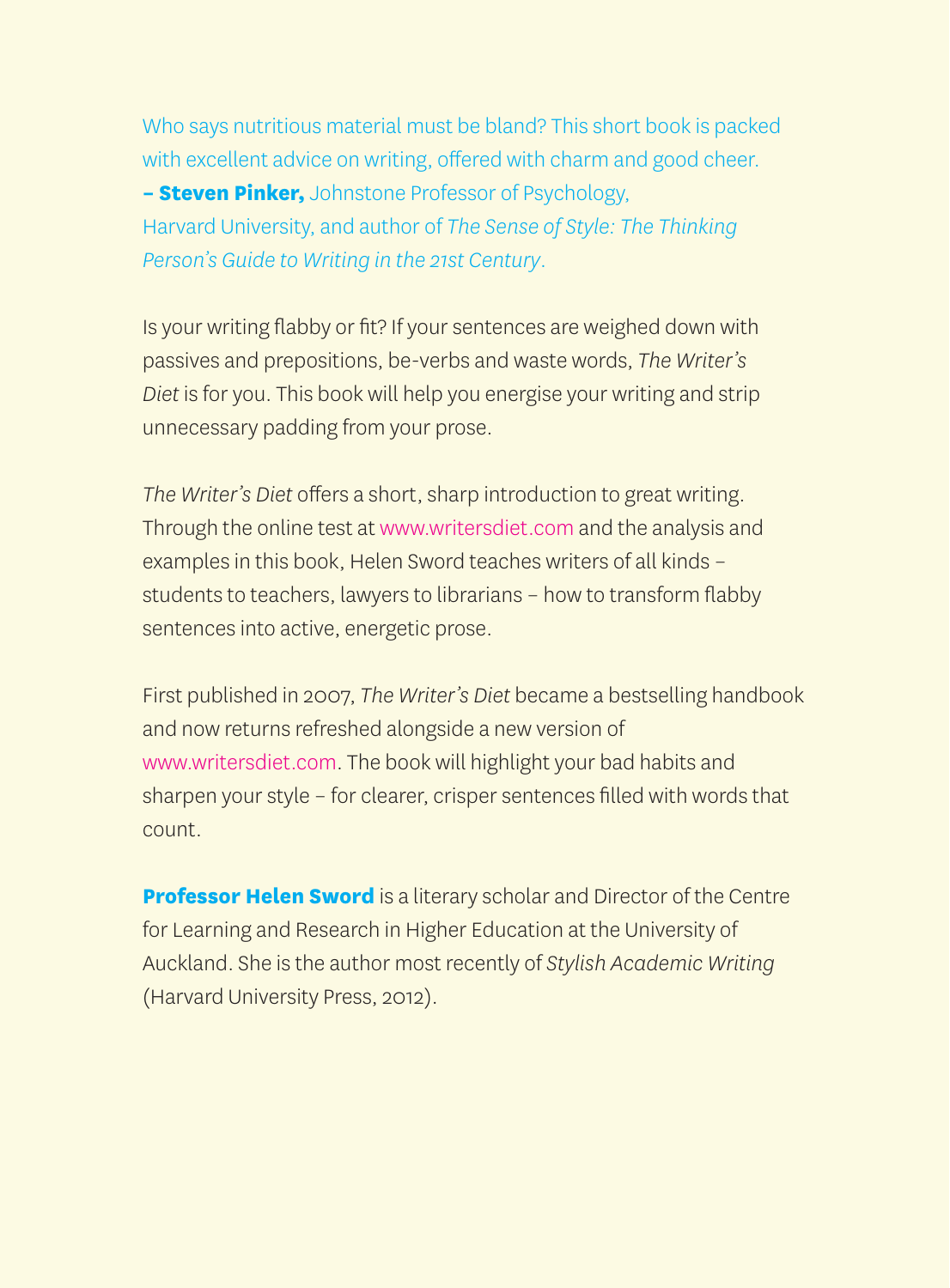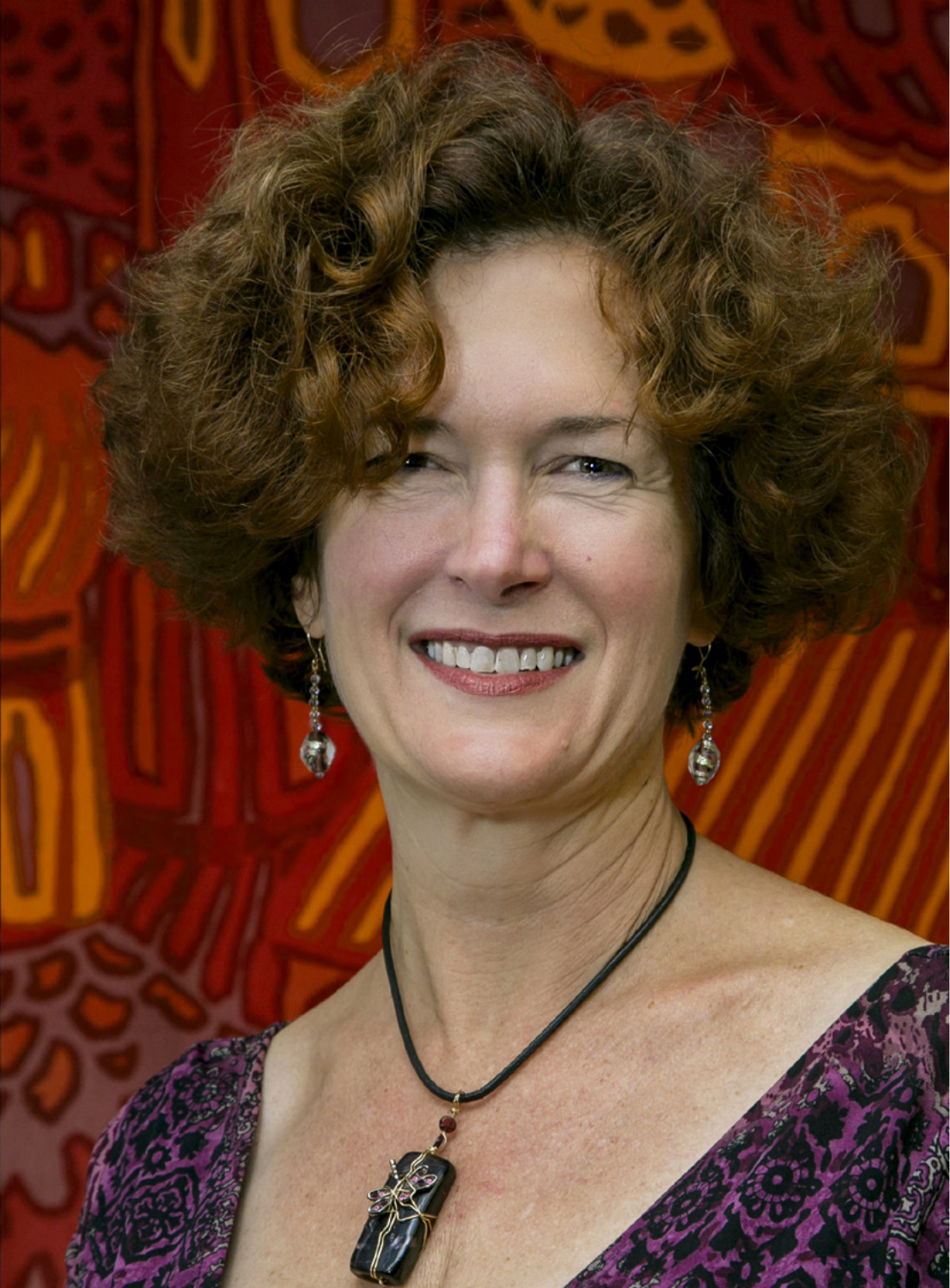# Contents

| Acknowledgements                | vii |
|---------------------------------|-----|
| Introduction: The Writer's Diet | 1   |
| 1. Verbal verve                 | 5   |
| 2. Noun density                 | 17  |
| 3. Prepositional podge          | 29  |
| 4. Ad-dictions                  | 39  |
| 5. Waste words                  | 49  |
| Afterword: Healthy writing      | 63  |
| Appendix: The WritersDiet Test  | 67  |
| References                      | 74  |
| Index                           | 77  |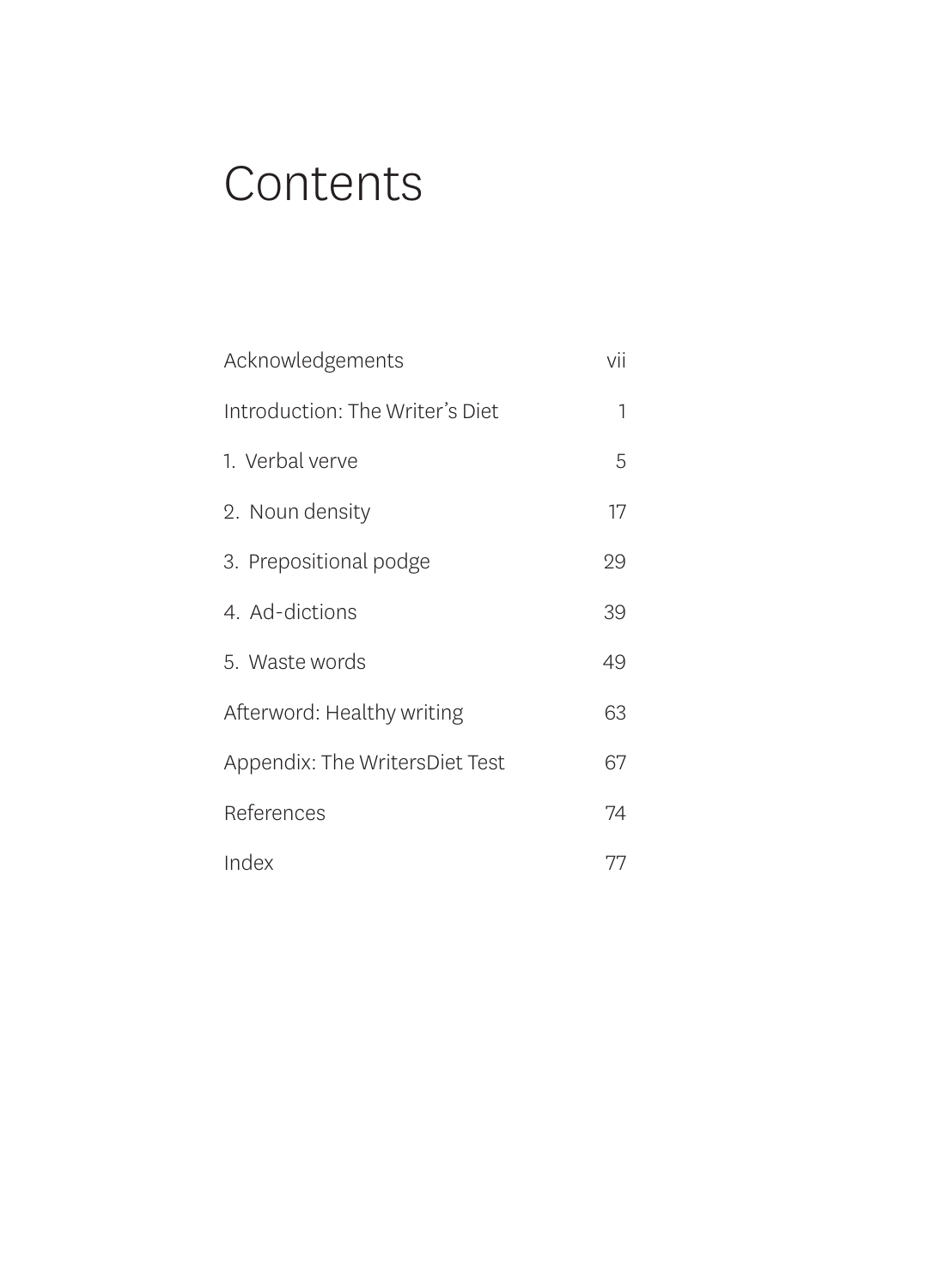# 1. Verbal verve

#### **Key principles in this chapter:**

- **•** Favour strong, specific, robust action verbs (*scrutinise*, *dissect*, *recount*, *capture*) over weak, vague, lazy ones (*have*, *do*, *show*).
- **•** Limit your use of *be*-verbs (*is*, *am*, *are*, *was*, *were*, *be*, *being*, *been*)

Verbs power our sentences as surely as muscles propel our bodies. In fact, a sentence is not technically a sentence unless it contains a verb. Not all verbs pack the same punch, however. Active verbs such as *grow*, *fling* and *exhale* infuse your writing with vigour and metaphorical zing; they put legs on your prose. Forms of the verbs *to be* – for example *is*, *was*, *are* – do their duty too, but they carry you nowhere new. Think of them as the gluteus maximus of your grammatical anatomy.

It is much easier to write a sentence that is dominated by *be-*verbs and passive constructions – such as the one you are reading right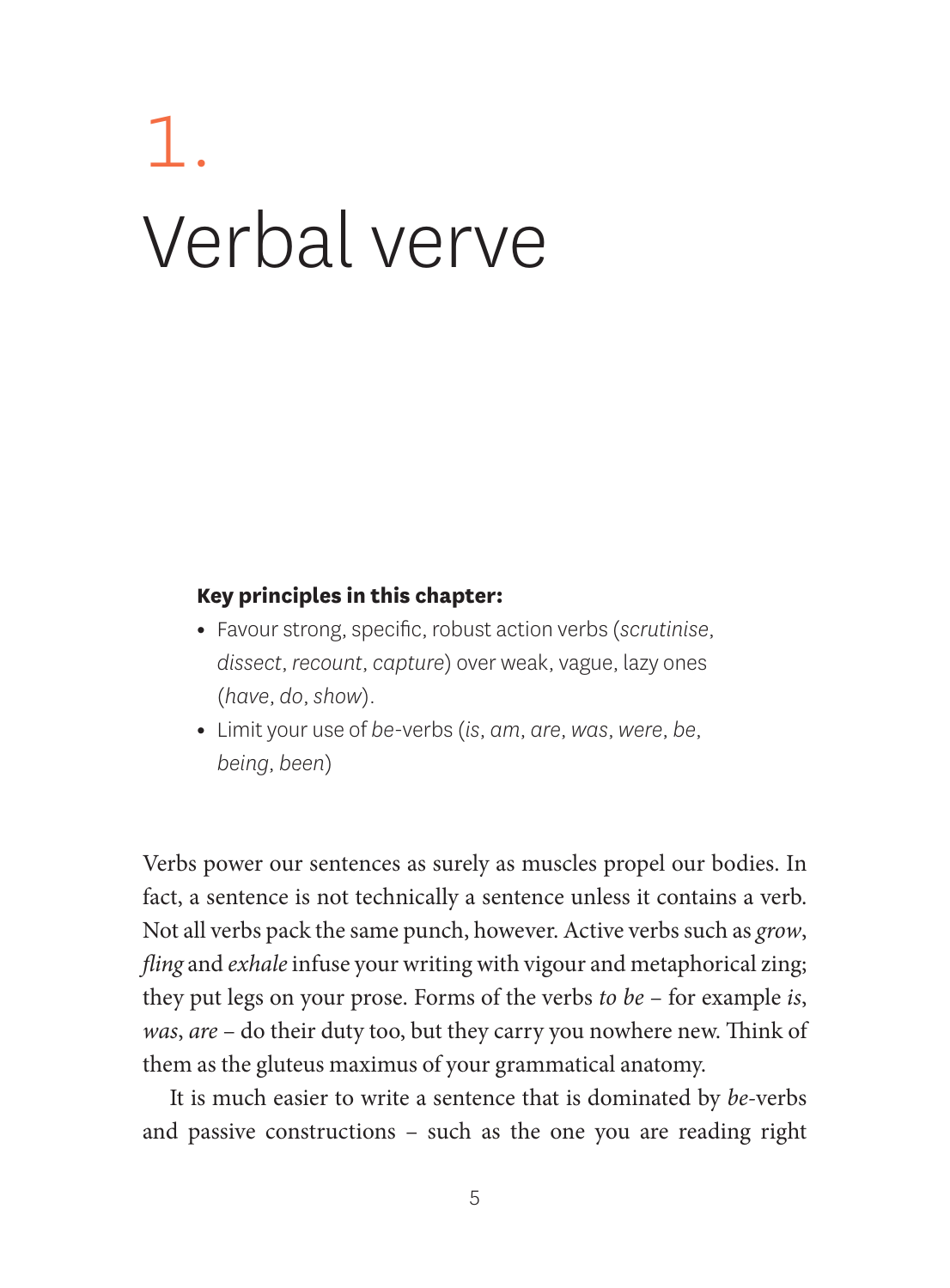#### **THE WRITER'S DIET**

now – than to summon the energy to construct action-driven prose. After all, why waste time ferreting through your brain in search of varied, vivid verbs if that good old standby *is* will serve your sentences just as well?

Active verbs merit effort and attention for at least three reasons. First, they supply a sense of agency and urgency to your writing by telling you who did what to whom. A scientist's passive locution, 'The research was performed', lacks the honesty and directness of 'We performed the research'.

Second, active verbs add force and complexity to otherwise static sentences. When you write, 'The pandemic swept through South America', you implicitly liken the pandemic's effect to that of a fire sweeping through a forest or a broom sweeping clear a cluttered floor. 'The pandemic was very serious' simply doesn't spark our imagination in the same way.

Third, active verbs demand economy and precision, whereas *be-*verbs invite sloppy syntax. Consider this flaccid sentence by a philosophy student:

What is interesting about viruses is that their genetic stock is very meagre.

A light workout – including the addition of a stronger verb and a fresh adverb – renders the sentence at once stronger and livelier:

Viruses originate from a surprisingly meagre genetic stock.

In sum, *be*-verbs function much like equal signs in a mathematical equation; rather than shifting a sentence into new territory, they describe the status quo. In a passive verb construction, a *be-*verb neutralises an active verb like a spider trapping a honeybee: 'He *was startled* by the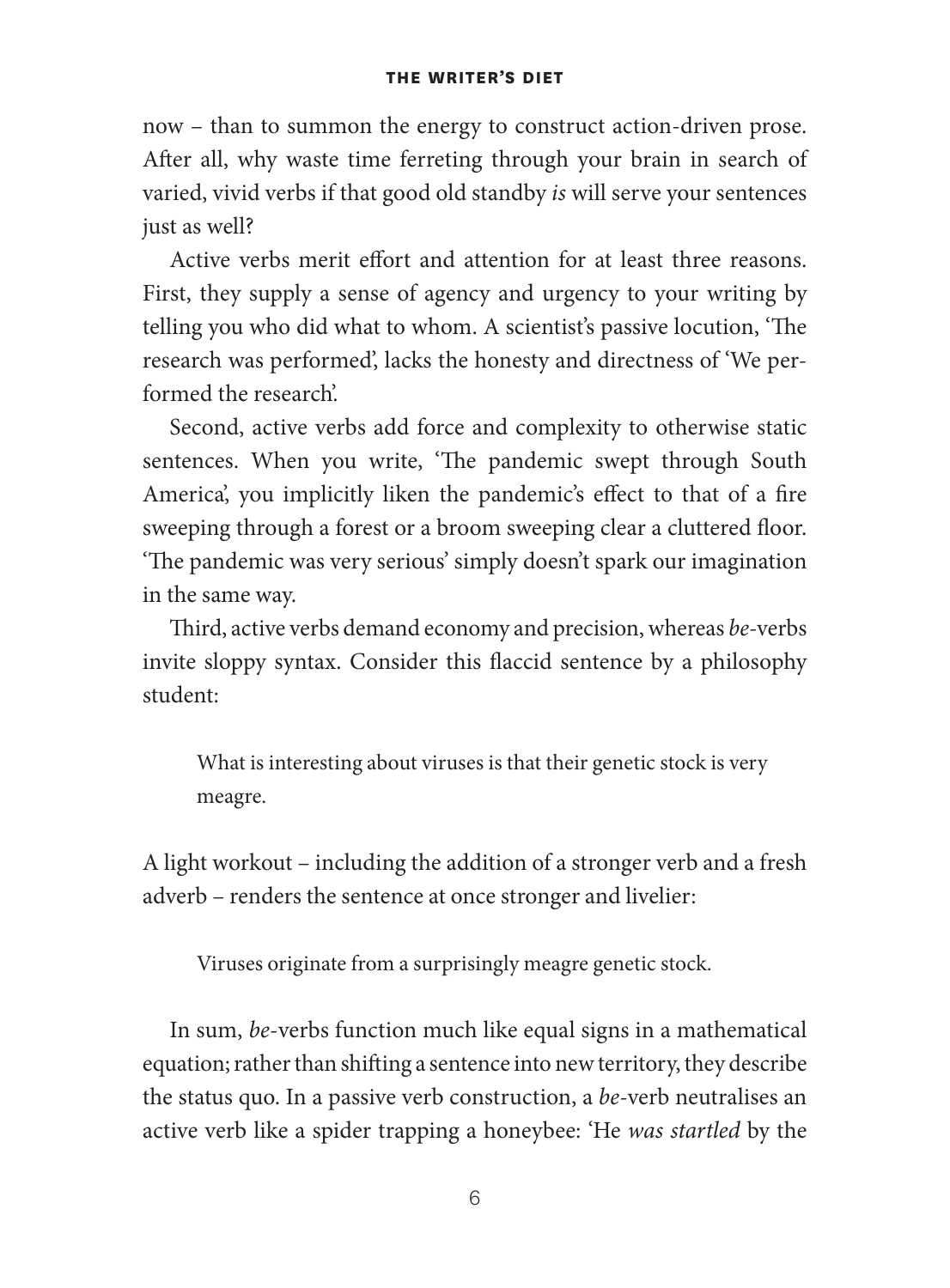#### **VERBAL VERVE**

bell'; 'Her face *was lined* with wrinkles'. Note how, in these sentences, the action words lose their status as verbs and take on the role of descriptive adjectives (*startled*, *lined*) instead.

When used in moderation, there's nothing wrong with *be-*verbs. We need *is* in our sentences just as we need starch in our diet and socks in our wardrobe. Forms of *be* can help us create subtle distinctions of agency, action and tense; for example, 'I was made to feel inferior' means something quite different from 'She made me feel inferior' or 'I felt inferior'. Likewise, 'He is going shopping' suggests a different temporality than 'He goes shopping' or 'He shops every day'.

*Be*-verbs become problematic only when we grow lazy: when *is* and *are* become the main staples of every sentence simply because we cannot be bothered to vary our verbs. The following excerpt from an undergraduate essay on cinematography offers a case in point:

*American Beauty* is one of the best films I have ever seen. The Academy gave the movie a 'Picture of the Year' award, among other honors. There are many good uses of cinematography throughout the film. I will be describing how cinematography is used to enhance what is happening in that particular scene.

*Be*-verbs (*is*, *are*, *be*) make up nearly 10% of the words in this passage. Two potentially active verbs, *describe* and *happen*, suffer from the weakening addition of -*ing*, which necessitates an accompanying form of *be* ('will *be* describing, 'what *is* happening'). Meanwhile, the only remaining active verbs – *see*, *give*, *use*, *enhance* – prove so bland and generic that they contribute little more energy than *is* and *are*. When we strip away the *be-*verbs from the final sentence – 'I will *be* describing how cinematography *is* used to enhance what *is* happening in that particular scene' – we reveal the core sentence that lurks beneath: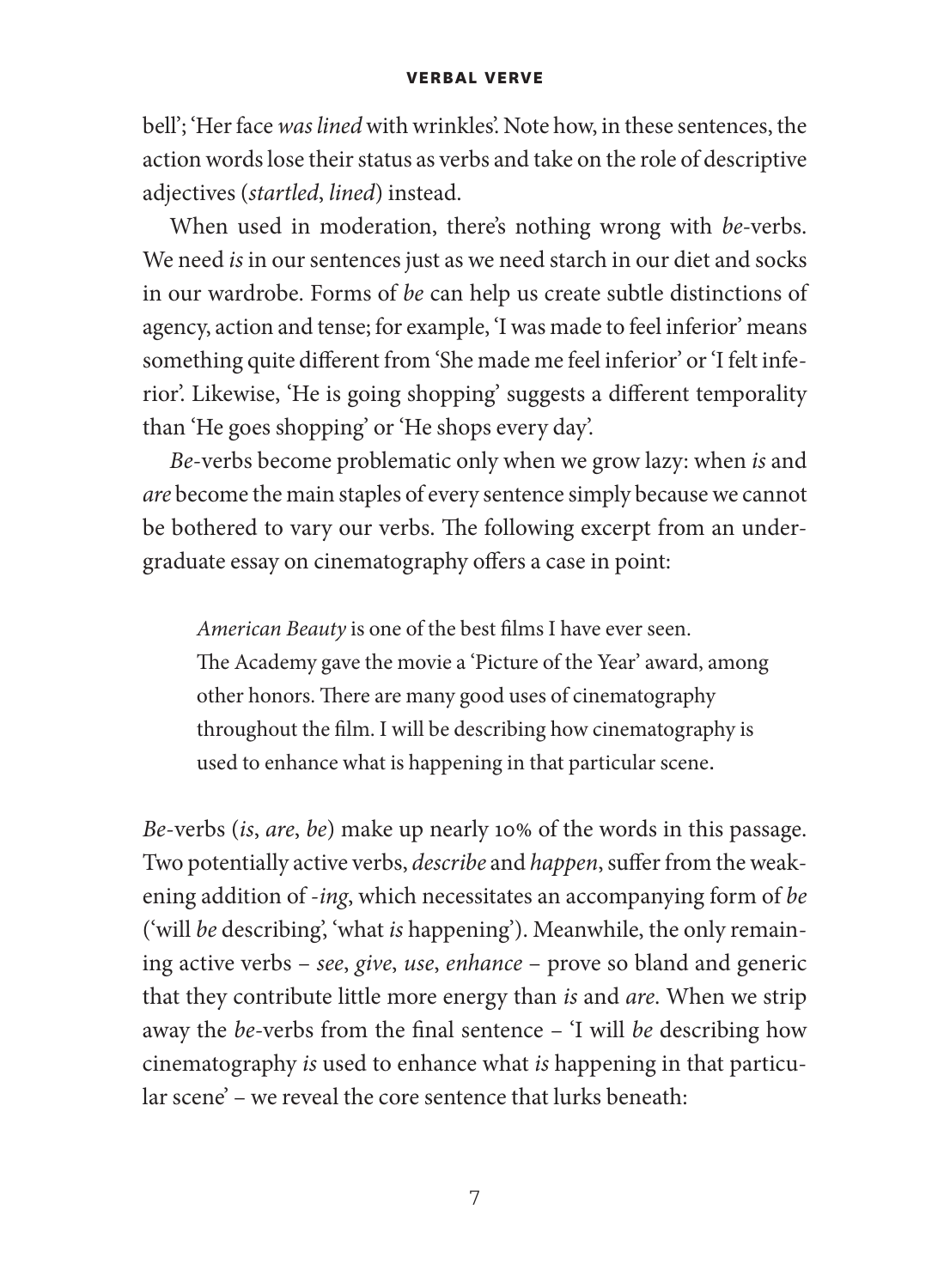# **Exercises**

The following exercises will stretch and tone your verbal muscles. Feel free to concoct your own variations.

### *From passive to active*

Identify five sentences that employ the passive voice – either in your own writing or in someone else's work – and turn them into active sentences that contain no forms of *be*. In doing so, you might have to furnish new verbs or even rephrase entire sentences.

**Example:** The passengers **were asked** to return to their seats.

Who asked the passengers to return to their seats? To render this sentence active, we need to identify the agent who performs the action. Try out some different possibilities and attend to their nuances:

- The flight attendant **asked** the passengers to return to their seats.
- The captain **told** the passengers to return to their seats.
- The voice on the loudspeaker **ordered** the passengers to return to their seats.

Nearly all good writers employ the passive voice occasionally: for instance, to emphasise the initial noun in a sentence ('His face had been scarred by the experiences of a lifetime'), to avoid an intrusive 'I' ('The book and the test have been designed to work together) or to enact a character's powerlessness ('his hands cut off, his tongue torn out with pincers, his body burned alive'). But sometimes the mere exercise of shifting to the active voice can lead to unexpected insights. For example, 'The students *were taught*' takes on quite a different meaning when you write instead, 'The teacher *instructed* the students' or 'The students *learned*'.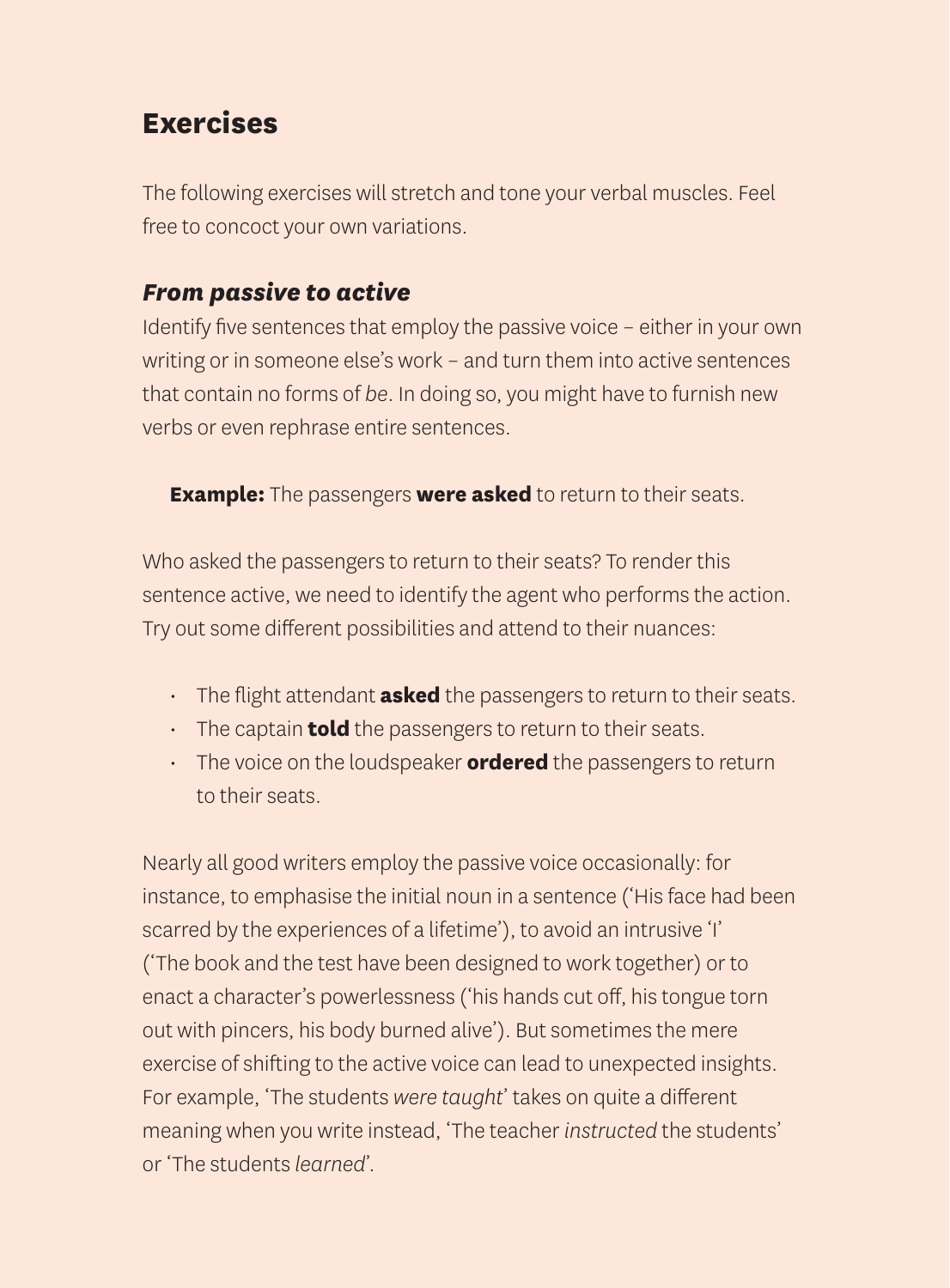## *From lazy to lively*

Select a short sample of your writing – a paragraph or a page – and identify all the verbs. Once you have eliminated the forms of *be*, what verbs remain? Many so-called 'active' verbs – words like *make*, *do* and *use* – convey no specific sense of action. Can you liven up your prose by replacing bland, predictable verbs with more precise, energetic alternatives?

**Example:** Many people in Russia **have** no skills in Internet usage. Those people **include** the young as well as the older generations.

By the time we have finished reading these opening lines from an undergraduate essay on Internet use in Russia, we are already nodding off. Rather than merely replacing *have* with *possess* – the lazy option, rather like substituting *utilise* for *use* – let's try *lack*, a verb that emphasises absence and deficiency. Next, we can fold the two sentences together:

Many people in Russia – the young as well as the older generations – **lack** Internet skills.

Why do the Russians lack Internet skills? Will this situation lead to adverse social and educational consequences? The new opening sentence makes us want to keep reading to find out the answers to these questions.

# *Energy bars for the brain*

Set a timer for five minutes and write down all the active verbs you can think of. Allow your mind to wander, romp and play. Keep your list of interesting verbs on hand whenever you sit down to write, and add to it as new ones occur to you. Like energy bars for an athlete, your stash of 'verbs with verve' will supply needed fuel when your verbal energy begins to flag.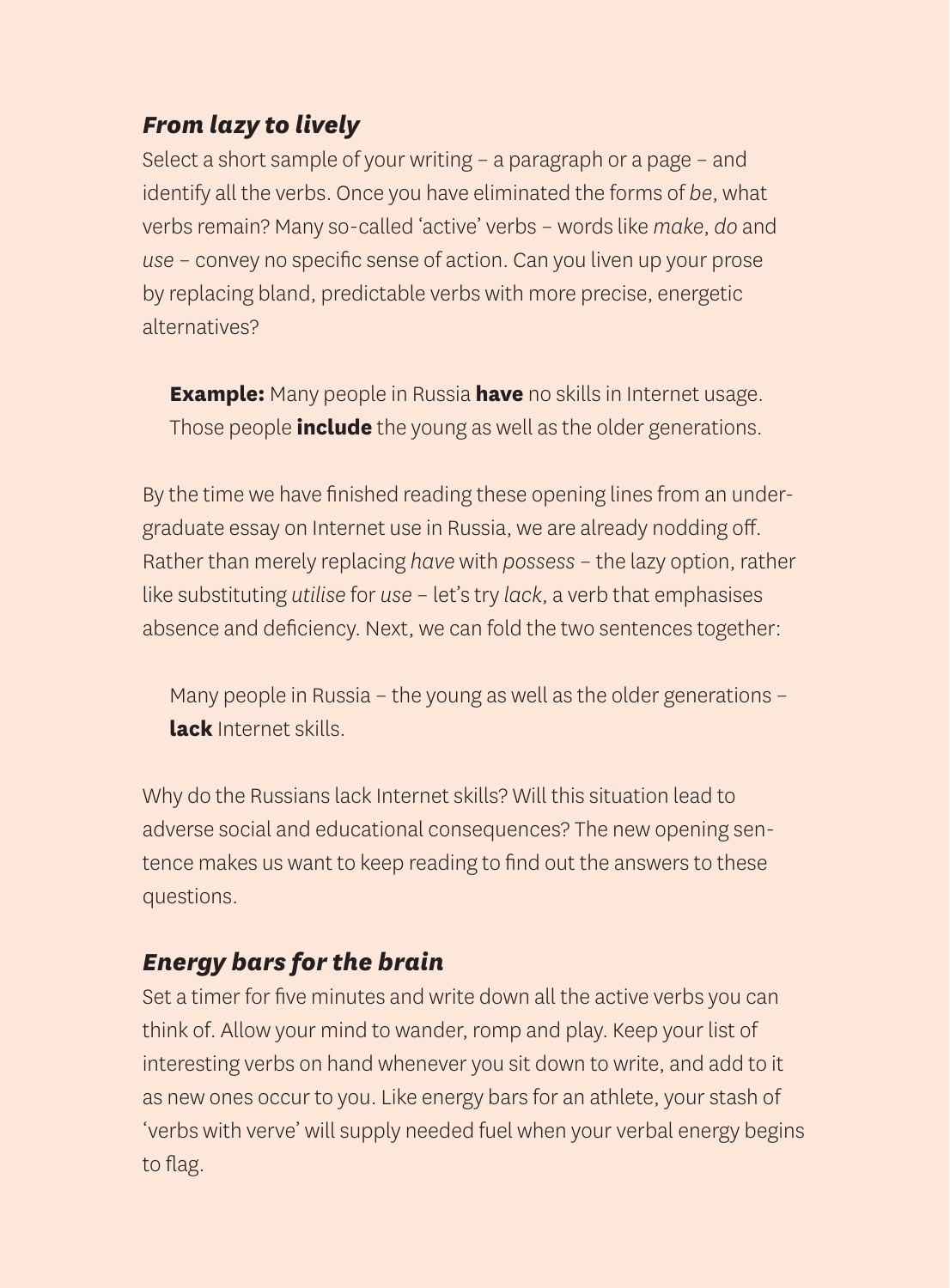# **WritersDiet Test example 1**

In this article I am going to distinguish different levels of social practice and **psychic** subjectification within which it is possible to describe shifts in the regulation of gender. The more abstract level of my argument is that it is helpful to maintain a distinction between changes in the codes regulating practices within social fields, and changes at the level of gender as a primary mark of human subjectivity within the Symbolic Order. At a more concrete level, I am arguing that, while it is possible to identify gendered shifts in the codification of disciplinary and pedagogic practices within universities, the subjectivity of individual academics is still primarily embodied within the codes of hegemonic heterosexual gender <mark>identities.</mark>9

| <b>WritersDiet fitness ratings:</b> |                     |
|-------------------------------------|---------------------|
| verbs                               | Heart attack        |
| nouns                               | Heart attack        |
| prepositions                        | Heart attack        |
| adjectives/adverbs                  | Heart attack        |
| it, this, that, there               | Flabby              |
| Overall                             | <b>Heart attack</b> |

**Comments:** *Be-*verbs, abstract nouns and academic adjectives dominate this unwieldy passage from a peer-reviewed higher education journal. Abstract verbs such as *distinguish*, *describe*, *maintain*, *argue* and *identify* fail to perk things up much. The third sentence promisingly begins, 'At a more concrete level . . .'. However, no concrete images or examples reveal themselves here.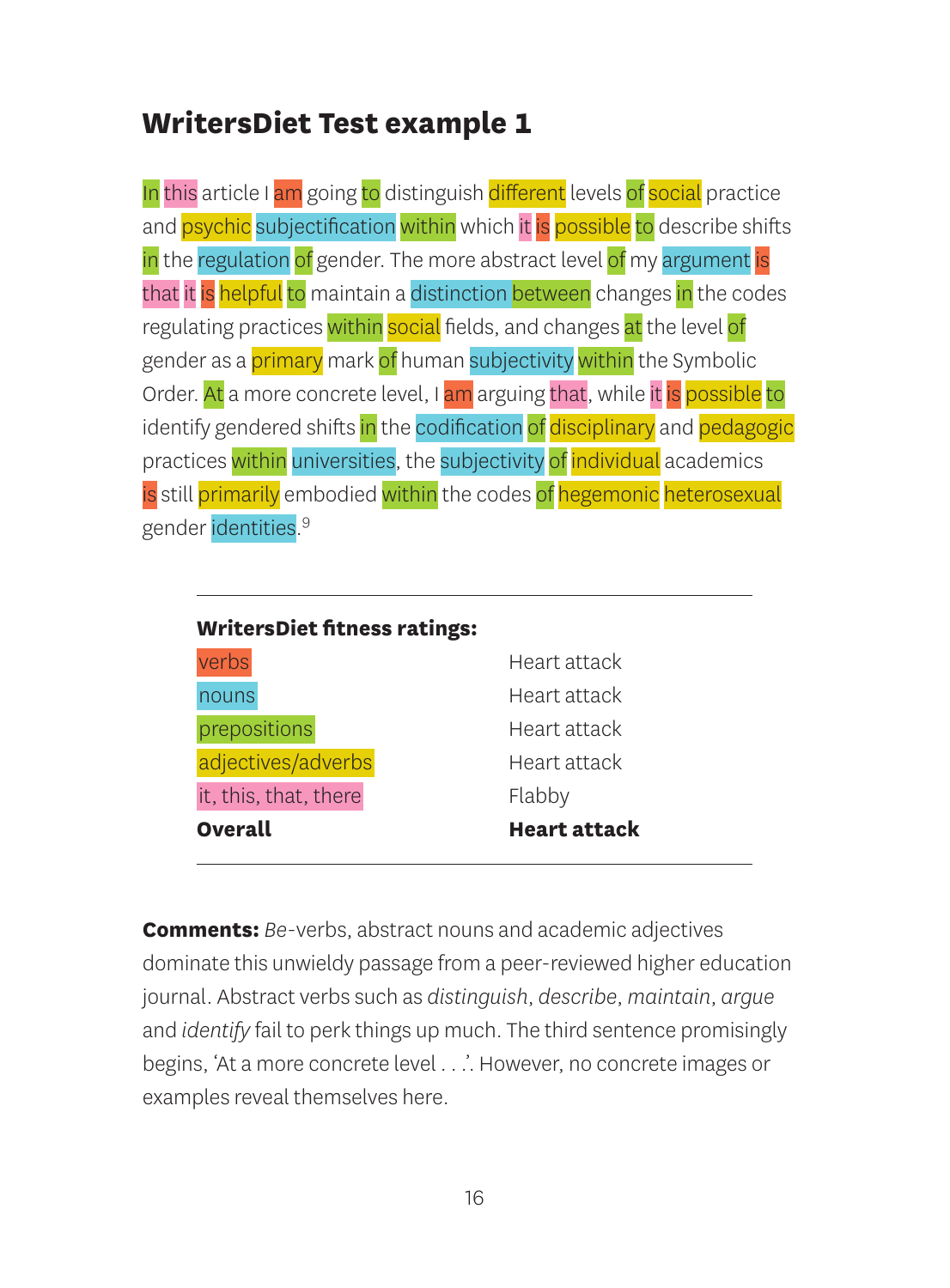# 2. Noun density

#### **Key principles in this chapter:**

- **•** Anchor abstract ideas in concrete language and images.
- **•** Illustrate abstract concepts using real-life examples. ('Show, don't tell.')
- **•** Limit your use of abstract nouns, especially nominalisations (nouns that have been formed from verbs, adjectives or other nouns).

If verbs function as the muscles of language, nouns form its bones. Sentences with 'strong bones' convey meaning and emotion through concrete nouns, which describe objects we can see, hear, touch, taste or smell, such as *water*, *hands* or *moon*. Sentences with 'weak bones' rely mostly on abstract nouns, which express intangible ideas remote from the world of the human senses. We can talk and think and argue about *sadness* and *affection* and *reciprocity*, but these concepts bear no physical weight.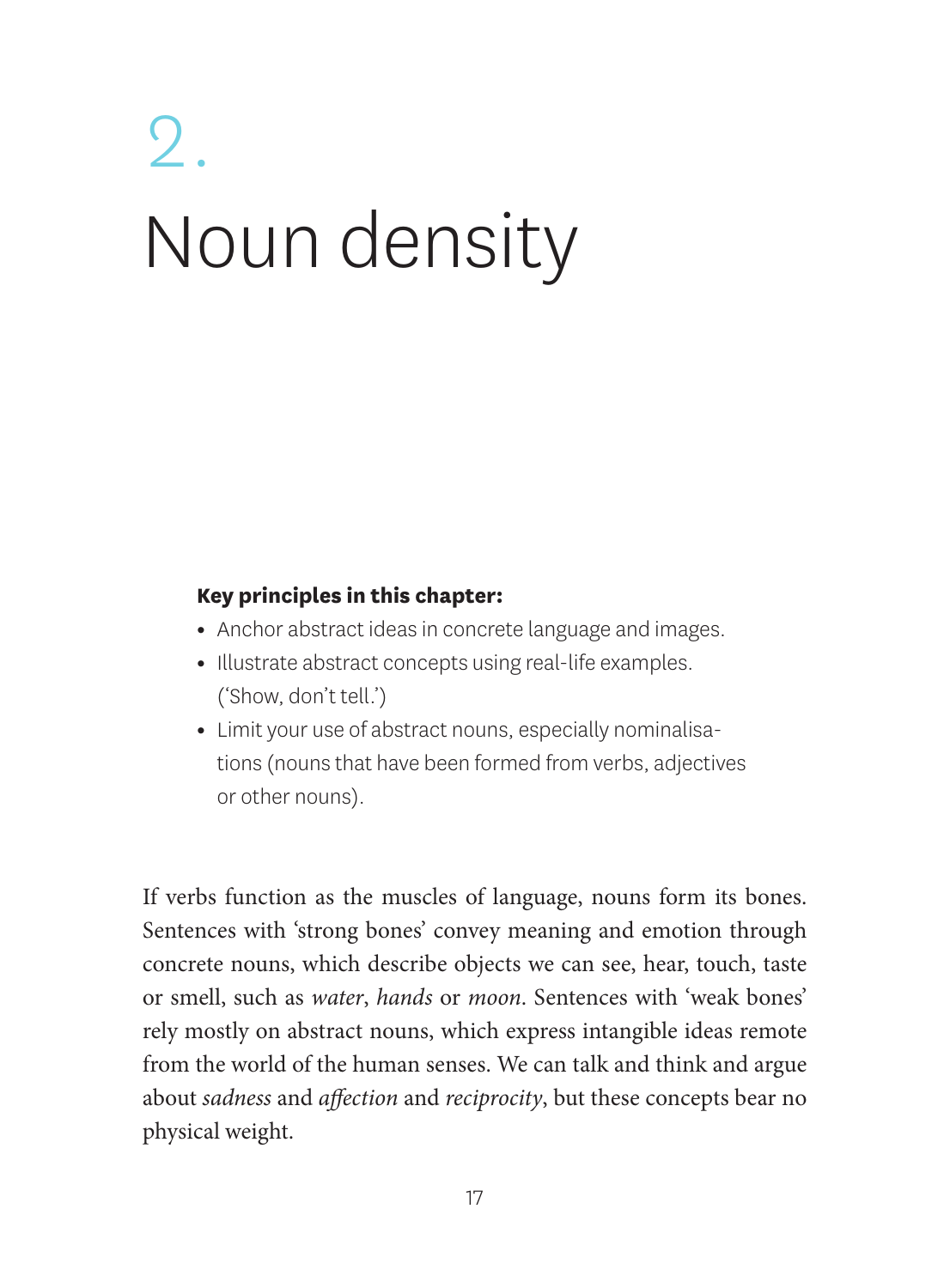# **Exercises**

These exercises will sharpen your sensibility for concrete language and build up the noun density of your prose.

# *Grammatical forensics*

Make a list of abstract nouns that carry the nominalising suffixes *ion*, *ism*, *ty*, *ment*, *ness*, *ance* or *ence*. Next, identify the grammatical root stock on which each of these nouns grows. In most cases, you will find that the noun stems from a verb, an adjective or both.

#### **Examples:**

- **participation** (noun) → **participate** (verb)
- **conservatism** (noun) → **conservative** (adjective) → **conserve**  (verb)
- **activity** (noun)  $\rightarrow$  **active** (adjective)  $\rightarrow$  **act** (verb/noun)
- **engagement** (noun) → **engage** (verb)
- **surveillance** (noun) → **survey** (verb)
- **excellence** (noun) → **excellent** (adjective) → **excel** (verb)

Now write a sentence that contains two or more of the abstract nouns on your list.

**Example:** The children demonstrated their **engagement** through their **participation** in a range of **activities**.

Experiment with ways of communicating the same information more concretely, whether by converting some of the nouns to verbs or adjectives or by replacing abstract language with concrete examples:

- The children engaged in many different activities.
- The children played games, sang songs and told stories.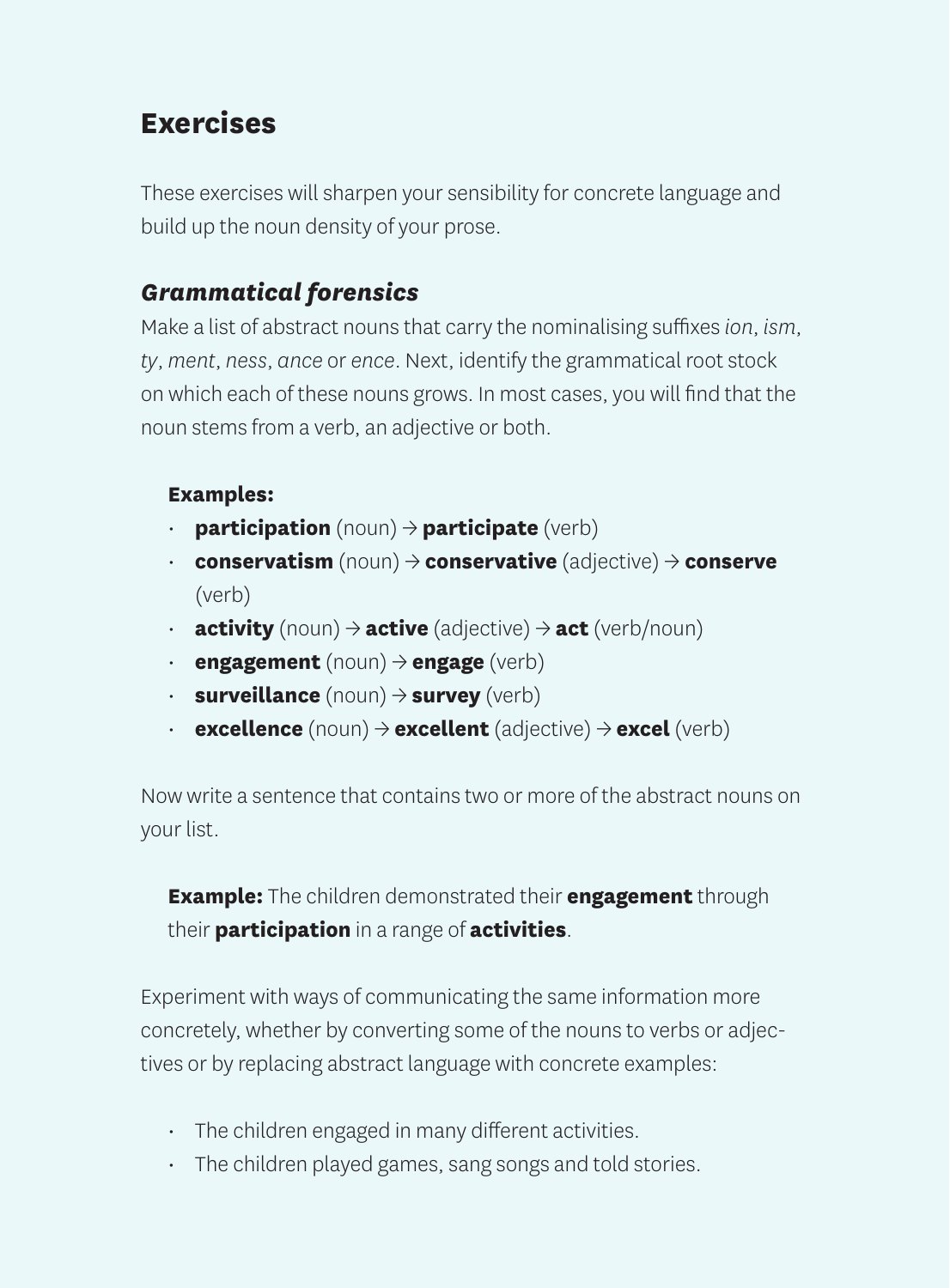## *Abstract to concrete and back again*

On a blank sheet of paper, write an abstract noun and draw an oval around it, adding six or more radiating spokes. At the end of each spoke, write a concrete image that exemplifies the abstract noun in the centre.

#### **Example:**



Now repeat the exercise, placing a concrete noun in the centre and abstract nouns at the spoke ends.

#### **Example:**



Just about any idea or emotion can be illustrated using concrete images. Likewise, a single concrete noun can invoke a surprisingly complex range of abstractions. Good writers exploit the relationship between concrete and abstract language by remaining attentive to the subtleties of both.